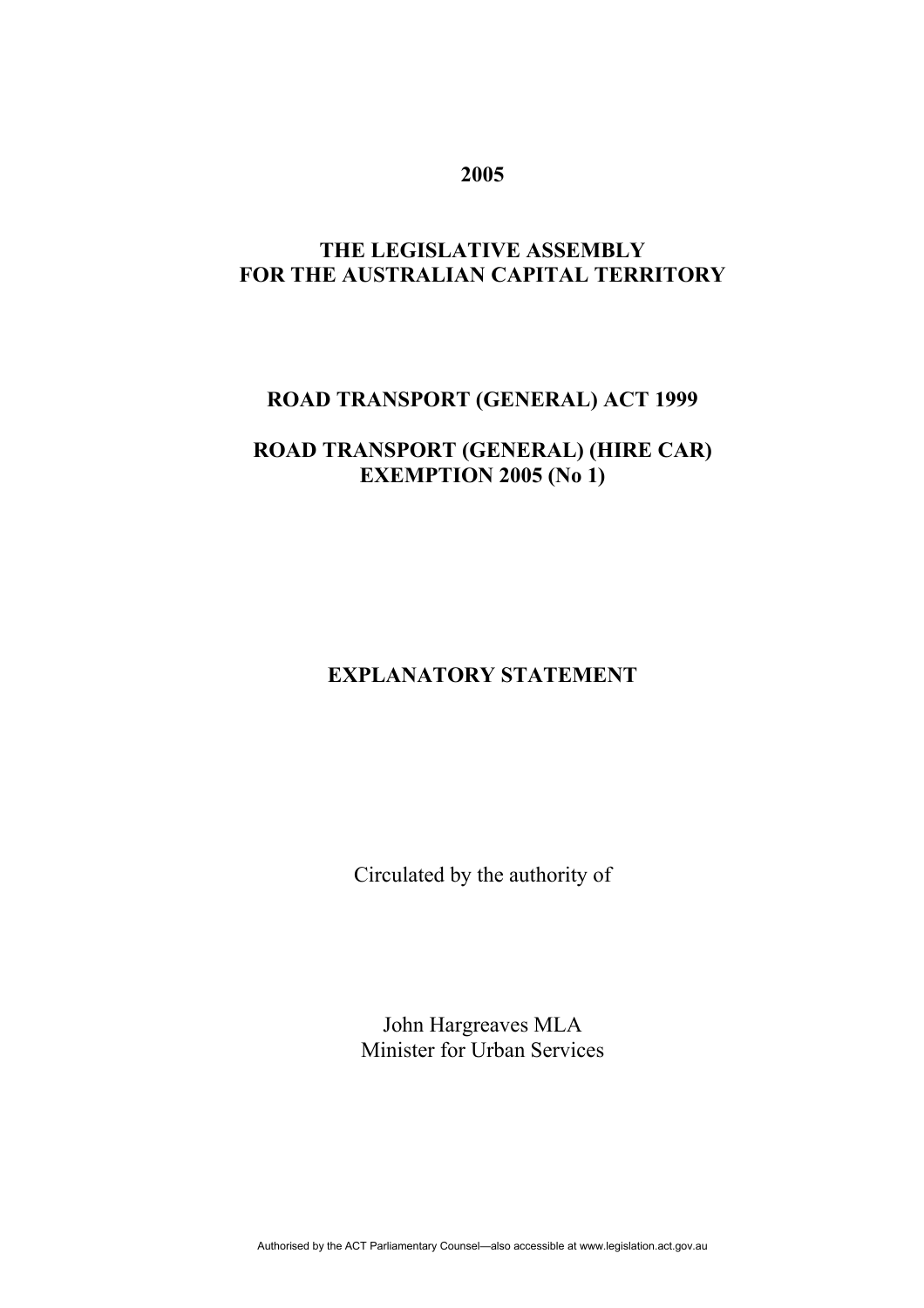## **AUSTRALIAN CAPITAL TERRITORY**

# **ROAD TRANSPORT (GENERAL) ACT 1999**

## **ROAD TRANSPORT (GENERAL) (HIRE CAR) EXEMPTION 2005 (No 1)**

### **DISALLOWABLE INSTRUMENT - DI 2005-137**

## **EXPLANATORY STATEMENT**

#### **Overview**

The Road Transport (General) Act 1999 permits the Minister, pursuant to subsection 13(1), to exclude vehicles, persons or animals from road transport legislation or provisions of the road transport legislation.

The principle impact of the exemptions will allow a "stretched" limousine that is constructed with more than 9 seats (including the driver) to operate as a hire car.

#### **Details**

Section 67 of the *Road Transport (Public Passenger Services) Act 2001* describes a hire car as a vehicle (other than a bus or taxi) that is used, or is intended to be used, for the transport of passengers under a contract; and does not stand or ply for hire for the transport of passengers along a road or road related area; and includes a restricted hire car.

The dictionary to the *Road Transport (Public Passenger Services) Act 2001* describes a bus as a motor vehicle built mainly to carry people that seats over 9 adults including the driver.

Subsection 20 (2) of the *Road Transport (Public Passenger Services) Act 2001* precludes a person from operating a tour and charter service unless the person is accredited under the regulations to operate tour and charter services.

As the vehicle Mr Little wishes to operate has more than 9 seats it must be registered as a bus.

To enable the vehicle to operate as a hire car the vehicle is exempted from the provisions of the road transport legislation that would prevent this.